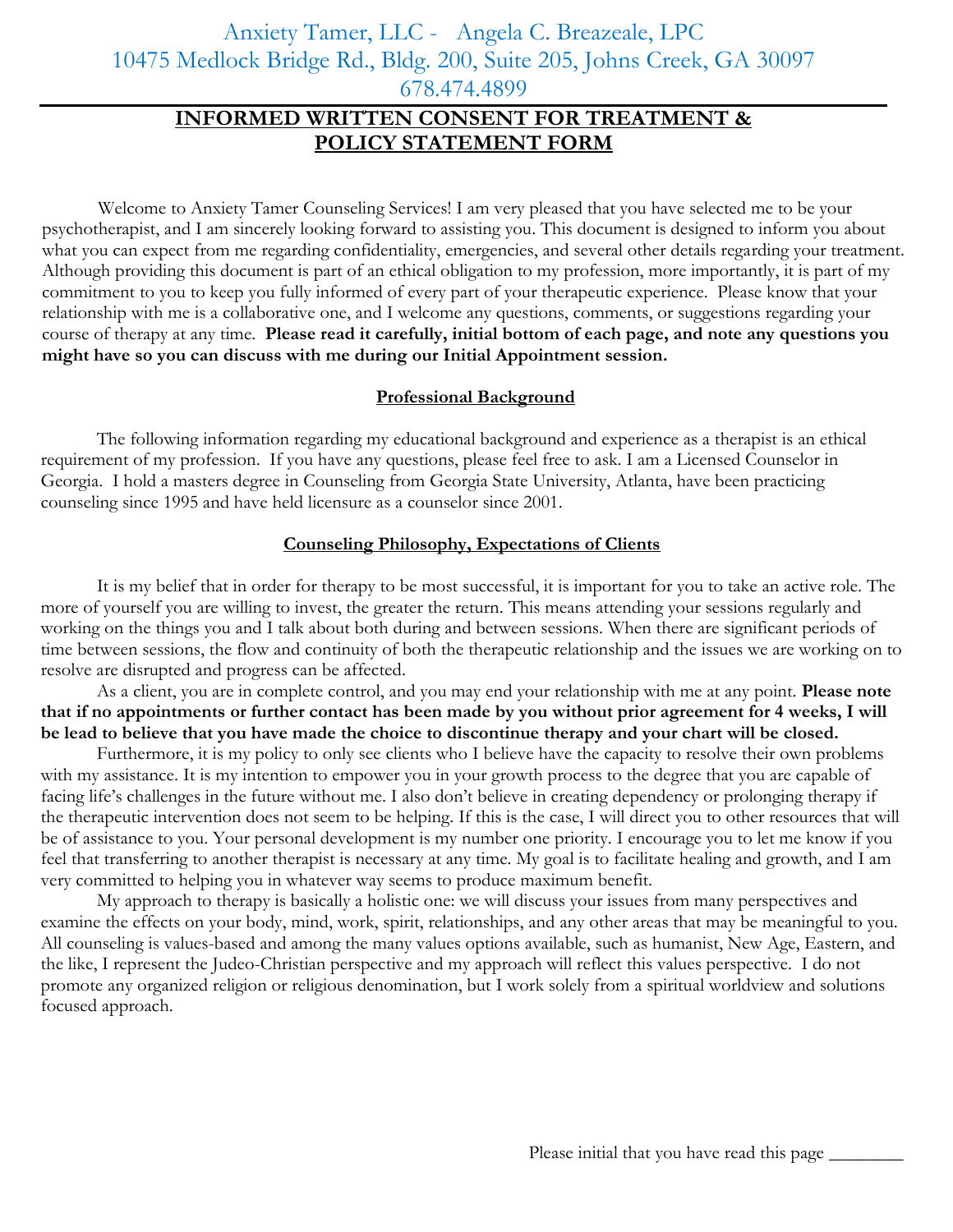# **Scope of Practice, Emergency Contact**

Anxiety Tamer, LLC is considered to be an outpatient private practice, accommodating adult individuals who are assumed to be self-responsible, autonomous, functioning adults who are not in need of day to day supervision. I do not carry a beeper nor am I available at all times. If at any time this does not feel like sufficient support, please inform me, and we can discuss additional resources or transfer your case to a therapist or clinic with 24-hour availability. My regular office hours are Monday thru Thursday, 10:00 a.m. to 7:00 p.m., excluding holidays, with 6:00 p.m. being the last evening appointment. Generally, I will return phone calls within 24 hours. If you have a mental health emergency, I encourage you not to wait for a call back, but to do one or more of the following:

- Call Summit Ridge Hospital at 678.442.5800, Peachford Hospital at 770.454.5589. or
- Call Lakeview Behavioral Health at 877.659.4522
- Call 911.
- Go to your nearest emergency room.

# **Confidentiality, Exceptions & Records**

Your communications with me will become part of a clinical record of treatment, and it is referred to as Protected Health Information (PHI). Your PHI will be kept in a file stored in a locked cabinet in the business office and protected further with two additional locks of the inner office and suite. Your PHI is kept for 7 years from date of last seen; after that it is destroyed by shredding. Additionally, I will always keep everything you say to me completely confidential, with the following exceptions: (1) you sign a "Release of Information" form and direct me to tell someone else; (2) I determine that you are a danger to yourself or to others; (3) you report information about the abuse of a child, an elderly person, or a disabled individual who may require protection; or (4) I am ordered by a judge to disclose information. In the latter case, my license does provide me with the ability to uphold what is legally termed "privileged communication." Privileged communication is your right as a client to have a confidential relationship with a therapist. The state of Georgia has a very good track record in respecting this legal right. If for some unusual reason a judge were to order the disclosure of your private information, this order can be appealed. I cannot guarantee that the appeal will be sustained, but I will do everything in my power to keep what you say confidential.

# **Statement Regarding Ethics, Client Welfare & Safety**

I assure you that my services will be rendered in a professional manner consistent with the ethical standards of the American Counselors Association. If at any time you feel that I am not performing in an ethical or professional manner, I ask that you please let me know immediately. If we are unable to resolve your concern, I will provide you with information to contact the Georgia professional licensing board that governs my profession.

In keeping with accepted standards of practice and to ensure quality of care, I regularly consult with other mental health professionals regarding clients. Client identity is protected at all times. In addition, I do not participate in divorce proceedings, child custody proceedings, or other court proceedings. Evaluation and therapy should not be performed by the same professional.

Due to the very nature of psychotherapy, as much as I would like to guarantee specific results regarding your therapeutic goals, I am unable to do so. However, with your participation, we will work to achieve the best possible results for you. Please also be aware that changes made in therapy may affect other people in your life. For example, an increase in your assertiveness may not always be welcomed by others. It is my intention to help you manage changes in your interpersonal relationships as they arise, but it is important for you to be aware of this possibility nonetheless.

 Additionally, at times people find that they feel somewhat worse when they first start therapy before they begin to feel better. This may occur as you begin discussing certain sensitive areas of your life. However, a topic usually isn't sensitive unless it needs attention. Therefore, discovering the discomfort is actually a success. Once you and I are able to target your specific treatment needs and the particular modalities that work the best for you, help is generally on the way. If issues emerge during therapy that are beyond my expertise, I will refer for more specialized care or discontinue therapy and assist you with a referral to an appropriate therapist, health care professional or therapy program.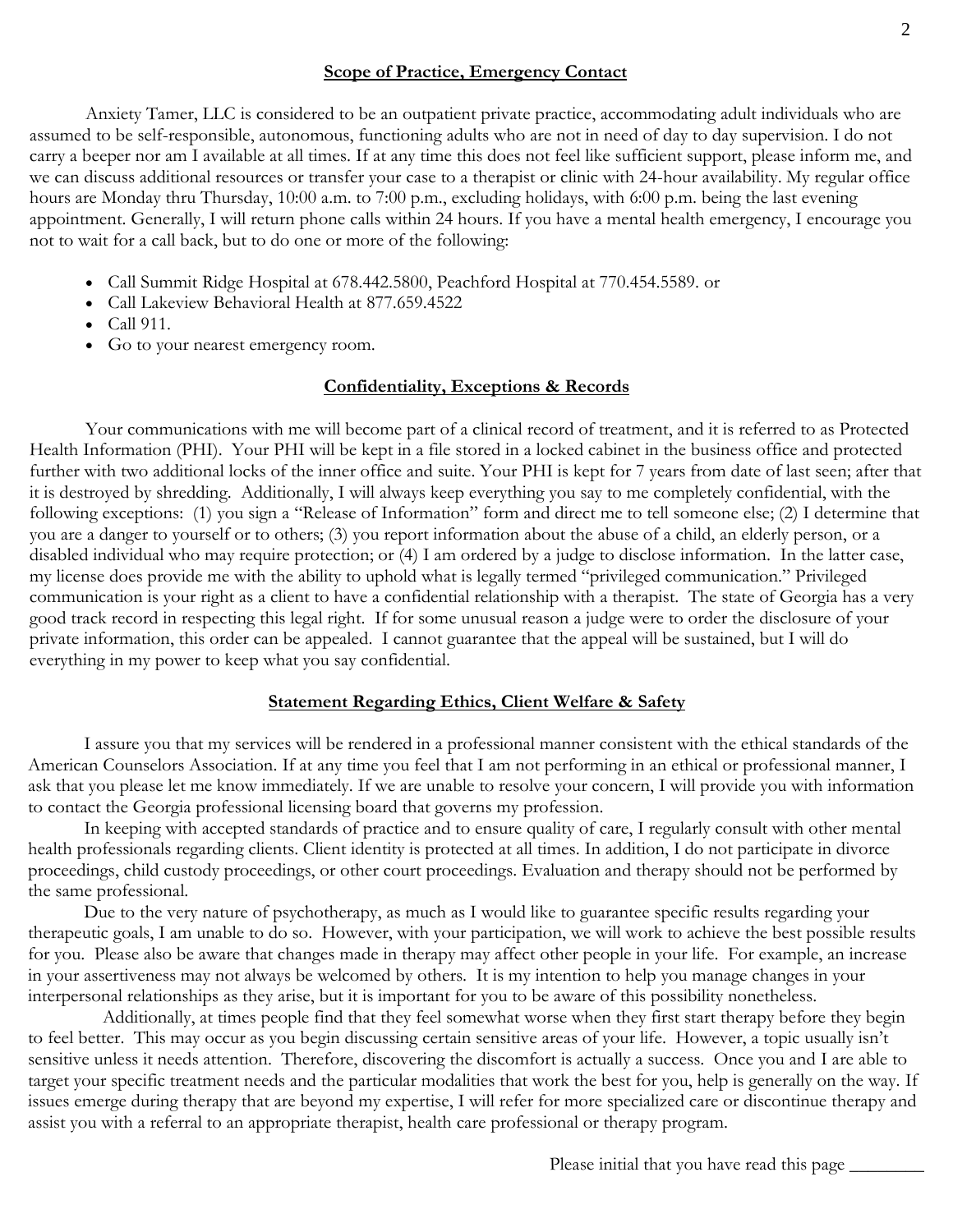## **Structure & Cost of Sessions/Insurance**

I agree to provide psychotherapy for the fee of \$175 for the 90 minute Initial Assessment Session, \$125 per 50 minute session, and/or \$65 per group session, unless otherwise negotiated by you and me. I also offer a Prepaid Session Plan in which you pay for 4 sessions upfront after the initial appointment for the fee of \$450 (a 10% discount). If you are interested in this Prepaid Session Plan or any other discussion regarding my fees, it is your responsibility as the client to bring this to my attention for discussion.

I do not typically provide psychotherapy by telephone as it is not ideal, and needing to talk to me frequently between sessions may indicate that you need extra support. If this is the case, you and I will need to explore adding sessions or developing other resources you have available to help you. Telephone calls that exceed 15 minutes in duration will be billed at \$1.50 per minute. The fee for each session will be due when you arrive for your session. Cash, personal checks, Visa, MasterCard, Discover, American Express or use of PayPal from my website are acceptable forms of payment and I will provide you with a receipt of payment. The receipt of payment may also be used as a receipt for insurance if applicable to you. Please note that there is a \$25 fee for any returned checks.

If it becomes necessary for me to raise my fee, you will be given 2 months notice and the increase will not be more than \$10 per session. Your fee will not be raised more than 1 time within a 12 month period which begins with your first session with me. If you re-enter counseling with me after your case has been closed, you will be charged the fee specified in the terms of the Informed Consent in current use when you resume counseling unless otherwise discussed and agreed upon.

Insurance companies have many rules and requirements specific to certain plans. It is your responsibility to find out your insurance company's policies and to file for insurance reimbursement if they approve me as an out of network provider. I will be glad to provide you with a receipt for your insurance company.

I choose not to be an approved provider for any insurance or managed care companies. This decision is based on several reasons, including my concerns about (1) the lack of confidentiality of your information; (2) that treatment length and treatment decisions are made by outside third parties who are most often not qualified to make treatment decisions; (3) that I have to give you a "diagnosis" of some mental disorder which indicates that there is something "wrong" with you; and (4) that I believe my time is better spent seeing clients, rather than dealing with paperwork.

## **Cancellation/No Show Policy**

Please note that your appointment time has been reserved just for you. **If you cannot keep your appointment time, I ask that you give 24 hours notice so I can make the time available to others and so that you can avoid additional fees**. As a courtesy, the online scheduling service I use sends reminder emails 48 hours in advance of your scheduled appointment; however, you are responsible to keep track of your appointment times. **A onetime consideration will be made for failure to show up or cancelling less than 24 hours of the appointment time. After that, if you cancel and/or reschedule with less than 24 hours notice, or without notifying me, please expect to pay in full for that missed session.** If cancelling with less than 24 hours of your appointment becomes a pattern, please expect to pay before another appointment is scheduled.

If there is an emergency, sudden and/or severe illness, or severe weather, etc., please notify me as soon as possible to inform me of your circumstance and an exception will be made. Session fees and lengths are not prorated if you are late or need to leave before the 50 minute hour is up.

#### **Professional Relationship**

Psychotherapy is a professional service I will provide to you. Because of the nature of therapy, your relationship with me has to be different from most relationships. It may differ in how long it lasts, the objectives, or the topics discussed. It must also be limited to only the relationship of therapist and client. If you and I were to interact in any other ways, you would then have a "dual relationship," which could prove to be harmful to you in the long run and is, therefore, unethical in the mental health profession. Dual relationships can set up conflicts between the therapist's interests and the client's interests, and then the client's (your) interests might not be put first. In order to offer all of my clients the best care, my judgment needs to be unselfish and purely focused on your needs. This is why your relationship with me must remain professional in nature.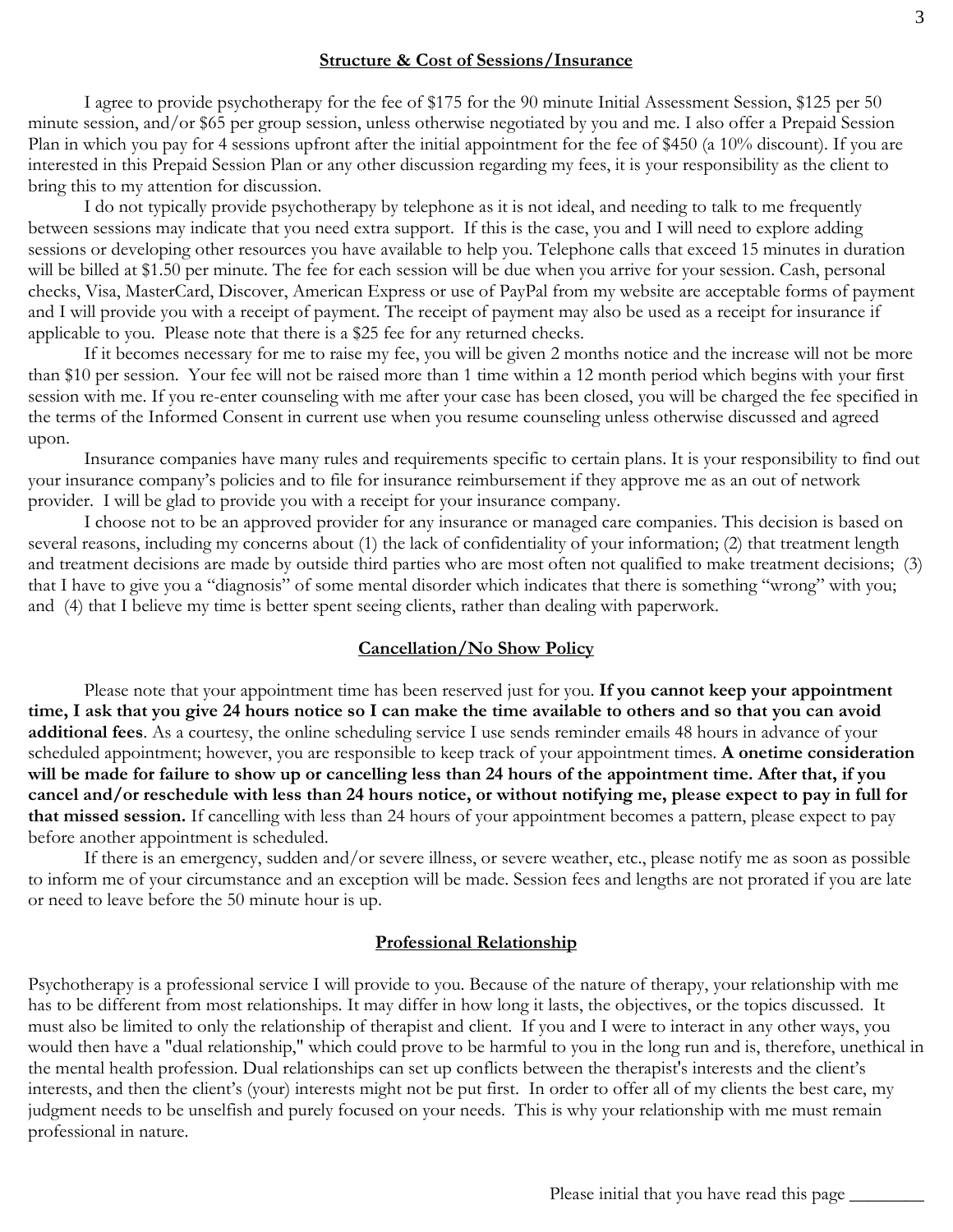Additionally, there are important differences between therapy and friendship. Friends may see your position only from their personal viewpoints and experiences. Friends may want to find quick and easy solutions to your problems so that they can feel helpful. These short-term solutions may not be in your long-term best interest. Friends do not usually follow up on their advice to see whether it was useful. They may *need* to have you do what they advise. A therapist offers you choices and helps you choose what is best for you. A therapist helps you learn how to solve problems better and make better decisions. A therapist's responses to your situation are based on tested theories and methods of change.

 You should also know that therapists are required to keep the identity of their clients secret. As much as I would like to, for your confidentiality I will not address you in public unless you speak to me first. I also must decline any invitation to attend gatherings with your family or friends. Lastly, when your therapy is completed, I will not be able to be a friend to you like your other friends. In sum, it is my duty to always maintain a professional role. Please note that these guidelines are not meant to be discourteous in any way, they are strictly for your long-term protection.

#### **Technology Statement**

In our ever-changing technological society, there are several ways we could potentially communicate and/or follow each other electronically. It is of utmost importance to me that I maintain your confidentiality, respect your boundaries, and ascertain that your relationship with me remains therapeutic and professional. Therefore, I've developed the following policies:

 Cell phones: It is important for you to know that cell phones may not be completely secure and confidential. However, I realize that most people have and utilize a cell phone. I may also use a cell phone to contact you. If this is a problem, please feel free to discuss this with me.

 Email and Text Messaging: It is important for you to know that emailing is not a secure means of communication and may compromise your confidentiality. **It is my policy to utilize email messaging as a means of communication strictly for brief topics such as appointment confirmations.** Please do not bring up any therapeutic content via email to prevent compromising your confidentiality. **I am required to keep a copy of all emails as part of your clinical record. Please know that I do not utilize text messaging to communicate with clients.**

 Facebook, Instagram, Twitter, Etc.: It is my policy not to accept requests from any current or former client on social networking sites such as Facebook because it may compromise your confidentiality. **Anxiety Tamer** has a business Facebook page, a Twitter account, and is on Instagram. You are welcome to follow me on any of these pages. However, please do so only if you are comfortable with the general public being aware of the fact that your name is attached to **Anxiety Tamer**. If you would like to follow me on any of these media, you might want to consider using an alias to keep your connection with me confidential, but that is entirely your decision**.**

Google, etc.: It is my policy not to search for my clients on Google or any other search engine. I respect your privacy and make it a policy to allow you to share information about yourself with me as you feel appropriate. If there is content on the Internet that you would like to share with me for therapeutic reasons, please print this material out and bring it to your session.

 Twitter & Blogs: I may post psychology news on Twitter or write an entry on a blog. If you have an interest in following either of these, please let me know so that we may discuss any potential implications to our therapeutic relationship. Once again, maintaining your confidentiality is a priority. I would recommend using an RSS feed or locked Twitter list, which would eliminate you having a public link to my content.

 In summary, technology is constantly changing, and there are implications to all of the above that I may not realize at this time. Please feel free to ask questions, and know that I am open to any feelings or thoughts you have about these and other modalities of communication.